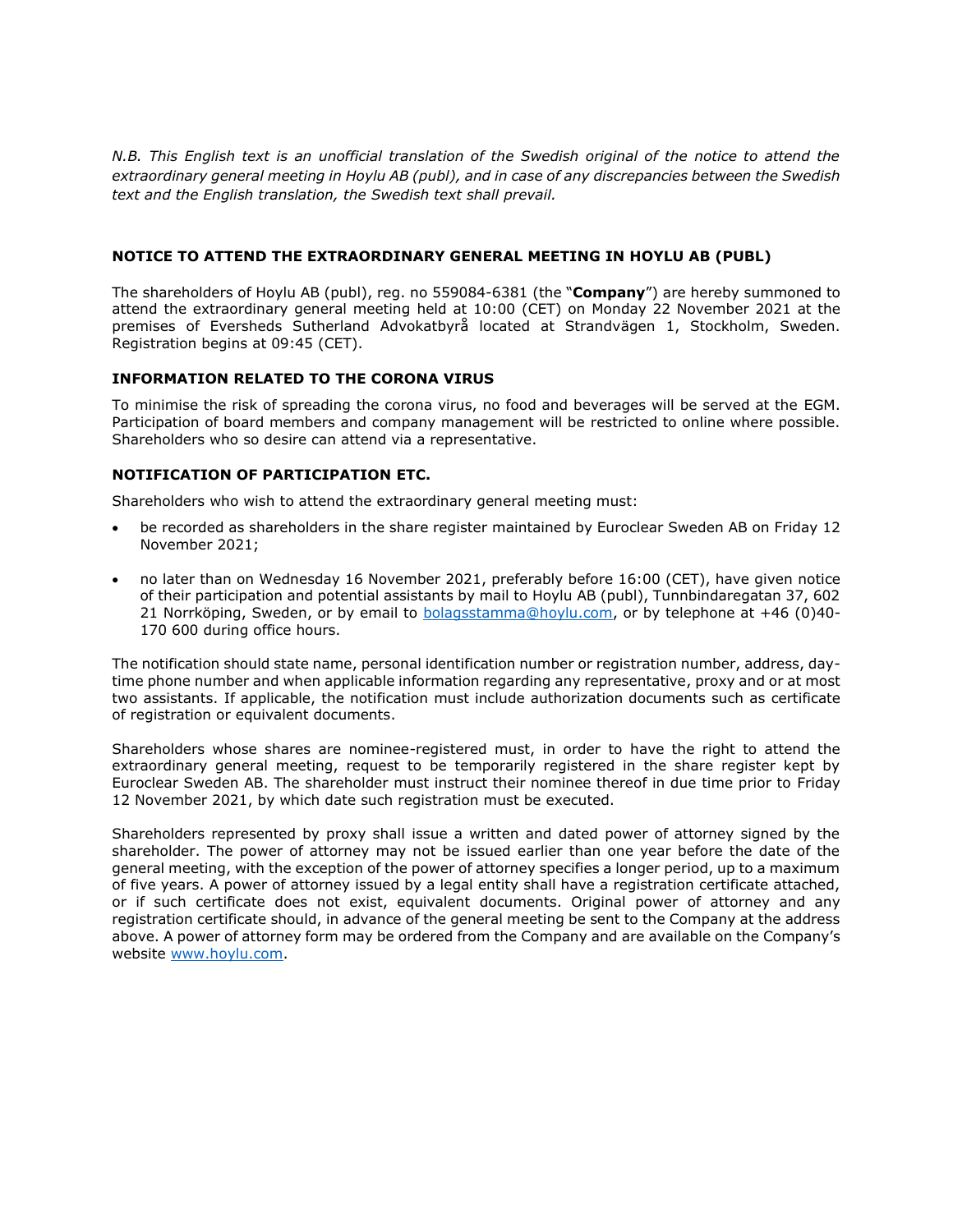# **PROPOSED AGENDA**

- 1. Opening of the extraordinary general meeting
- 2. Appointment of a chairman of the general meeting
- 3. Preparation and approval of the voting register
- 4. Appointment of one (1) or two (2) persons to verify the minutes of the meeting
- 5. Determination of whether the extraordinary general meeting was duly convened
- 6. Approval of the agenda
- 7. Resolution on directed issue of convertible bonds
- 8. Resolution to authorize the Board of Directors to undertake minor adjustments of the resolutions
- 9. Closure of the extraordinary general meeting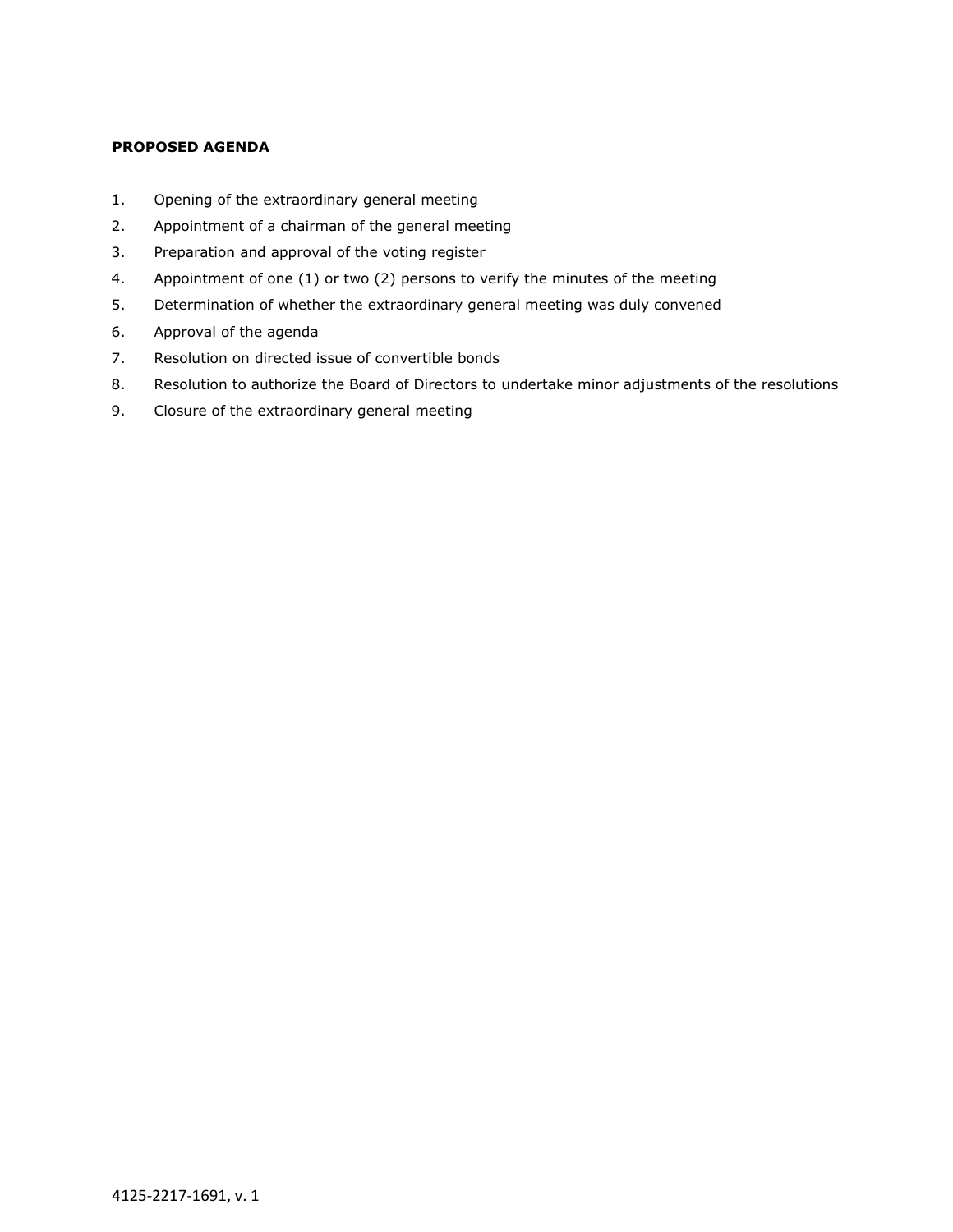#### **PROPOSED RESOLUTIONS**

### **Appointment of a chairman of the general meeting (item 2)**

The Chairman of the Board, Björn Wallin, is proposed to be appointed as chairman of the extraordinary general meeting.

#### **Resolution on directed issue of convertible bonds (item 7)**

The shareholder Fougner Invest AS proposes that the general meeting resolves on a directed issue of convertible bonds in a nominal amount not exceeding SEK 875,000, entailing an increase in the share capital of not more than SEK 48,089.39 upon full conversion of the debenture. The resolution shall otherwise be governed by the following terms and conditions.

- 1. The right to subscribe for the convertible debenture shall vest in Skadi AS (controlled by Hans Othar Blix), Windchange Invest AB (controlled by Johan Lindqvist), Baklid Invest AS (controlled by Truls Baklid) and CeWi Invest AS (controlled by Karl Wiersholm). The reason for not applying the shareholders' pre-emption rights is to raise capital in a cost and time effective manner. Moreover, the issue of convertible bonds makes it possible for the board members Hans Othar Blix, Johan Lindqvist and the executives Truls Baklid and Karl Wiersholm to invest and thus achieving alignment with the Company's shareholders.
- 2. The nominal amount of the convertible debenture shall be SEK 1 or multiples thereof. The loan carries an annual interest rate of 6 per cent in accordance with the provisions set out in the terms and conditions, **Appendix 1**.
- 3. The subscription price shall be equal to the nominal amount of the convertible debenture.
- 4. Subscription shall take place within three days of the date of the resolution to issue convertible debentures. Payment for the convertible debentures subscribed for shall be made within one week of the time of subscription.
- 5. The convertible debenture may be converted into shares during the period commencing the date of registration at the Swedish Companies Registration Office of the resolution regarding the issue up to and including October 31, 2022 at a conversion price of SEK 1.50. Any share premium shall be transferred to the unrestricted premium reserve.

### **Share capital, shares and dilution**

Provided that the extraordinary general meeting resolves in accordance with Fougner Invest AS proposal and upon full conversation (excluding accrued interest) the share capital will increase by an additional amount of approximately SEK 48,089,39 by issue of 583,333 new shares. The dilution for existing shareholders amounts to a maximum of approximately 0.6 per cent.

*A valid resolution pursuant to this item requires that the resolution be supported by shareholders representing at least nine-tenths (9/10) of both the votes cast and the shares represented at the extraordinary general meeting.*

### **Resolution to authorize the Board of Directors to undertake minor adjustments of the resolutions (item 8)**

The Board of Directors proposes that the extraordinary general meeting authorizes the Board, the CEO or the person otherwise designated by the Board, to undertake such minor adjustments and clarifications of the decisions made at the extraordinary general meeting to the extent required for registration of the resolutions.